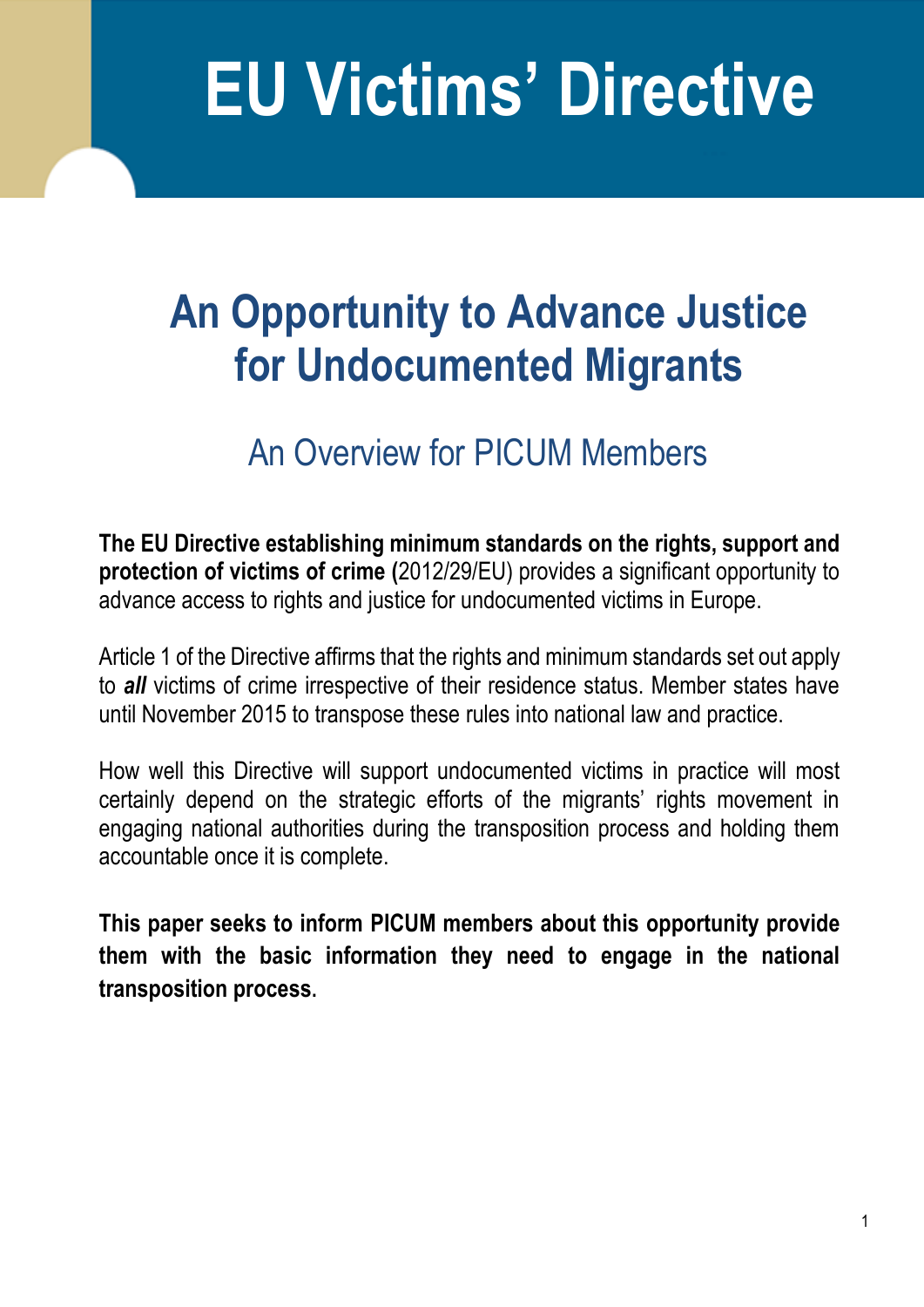# **The EU Victims' Directive**

The EU Directive establishing minimum standards on the rights, support and protection of victims of crime establishes minimum rights that should be accessible for victims of crime in all EU Member States. The Directive aims to ensure that, across the EU:

- $\triangleright$  A person is acknowledged as a victim regardless of whether an offender is identified, apprehended, prosecuted or convicted **Article 2 and recital (19)**
- $\triangleright$  Victims are treated in a respectful, sensitive and professional way **Article 1 and recital (9)**
- $\triangleright$  Victims get information about their rights and their case in a way they understand **Articles 3, 4, 6, 7, recital (26) and (34)**
- $\triangleright$  Victim support services exist and are accessible to all (direct and indirect) victims in every Member State **Articles 8, 9 and recital (37)**
- $\triangleright$  Victims can participate in proceedings if they want and are helped to attend the trial **Articles 10, 13, 14, recital (34) and (47)**
- $\triangleright$  Victims are protected from secondary and repeat victimisation, intimidation and retaliation (including both physical, emotional and psychological harm) during all stages of police investigation and criminal justice proceedings **Articles 18, 19, 20, 21, recital (52), (53) and (54)**
- $\triangleright$  The needs of every victim are assessed and victims identified as particularly vulnerable are offered specific protection measures **Articles 22, 23, 24, recital (55), (56), (57) and (58)**
- $\triangleright$  Victims receive support and assistance accessing justice in cross-border cases **Articles 4, 17 and recital (51)**
- $\triangleright$  Police, prosecutors, judges and other professionals are trained to deal with victims in a sensitive and appropriate manner **Article 25 and recital (61)**
- $\triangleright$  All Member States must implement all rights contained in the Directive by 16 November 2015 **Article 27**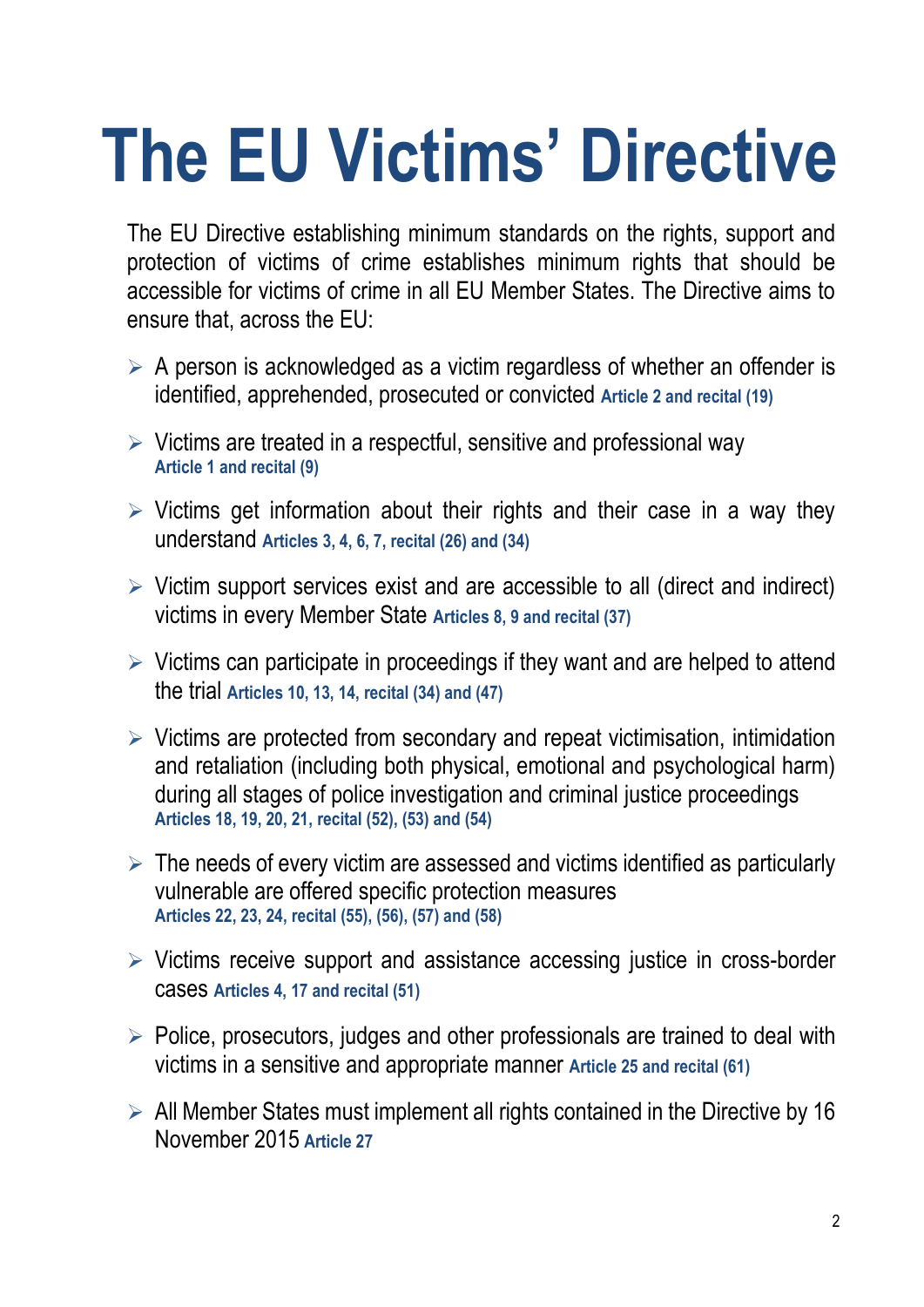#### **Article 1 Affirms these protections apply to undocumented victims**

"Member States shall ensure that victims are recognised and treated in a respectful, sensitive, tailored, professional and non-discriminatory manner, in all contacts with victim support or restorative justice services or a competent authority, operating within the context of criminal proceedings. The rights set out in this Directive shall apply to victims in a non-discriminatory manner, including with respect to their residence status."

**Source: Article 1 of the EU Victims' Directive** 

#### **The European Commission has told Member States to pay particular importance to undocumented women and girls**

The European Commission's Official Guidance for Member States seeks to ensure they understand how to transpose and implement the Directive into national law, policy, and practice. This official guidance note affirms:

"The application of the Directive in a non-discriminatory manner also applies to a victim's residence status.

Member States should ensure that **rights set out in this Directive are not made conditional on the victim having legal residence status** on their territory or on the victim's citizenship or nationality (see also Recital 10). Thus, third country nationals and stateless persons who have been victims of crime on EU territory should benefit from these rights.

This may be of particular importance in the context of racist and xenophobic hate crime, **crime against undocumented migrant women and girls who are particularly exposed to various forms of gender-based violence** (such as physical violence, sexual exploitation and abuse, female genital mutilation, forced marriages and so-called 'honour crimes') and trafficking in human beings. However, reporting a crime and participating in criminal proceedings do not create any rights regarding the residence status of the victim." 1

**Source: DG Justice Guidance Note on Directive 2012/29/EU** 

 $\overline{a}$ 

<sup>1</sup> DG Justice Guidance Notice related to transposition and implementation of Directive 2012/29/EU, p. 8, available at: [http://ec.europa.eu/justice/criminal/files/victims/guidance\\_victims\\_rights\\_directive\\_en.pdf](http://ec.europa.eu/justice/criminal/files/victims/guidance_victims_rights_directive_en.pdf)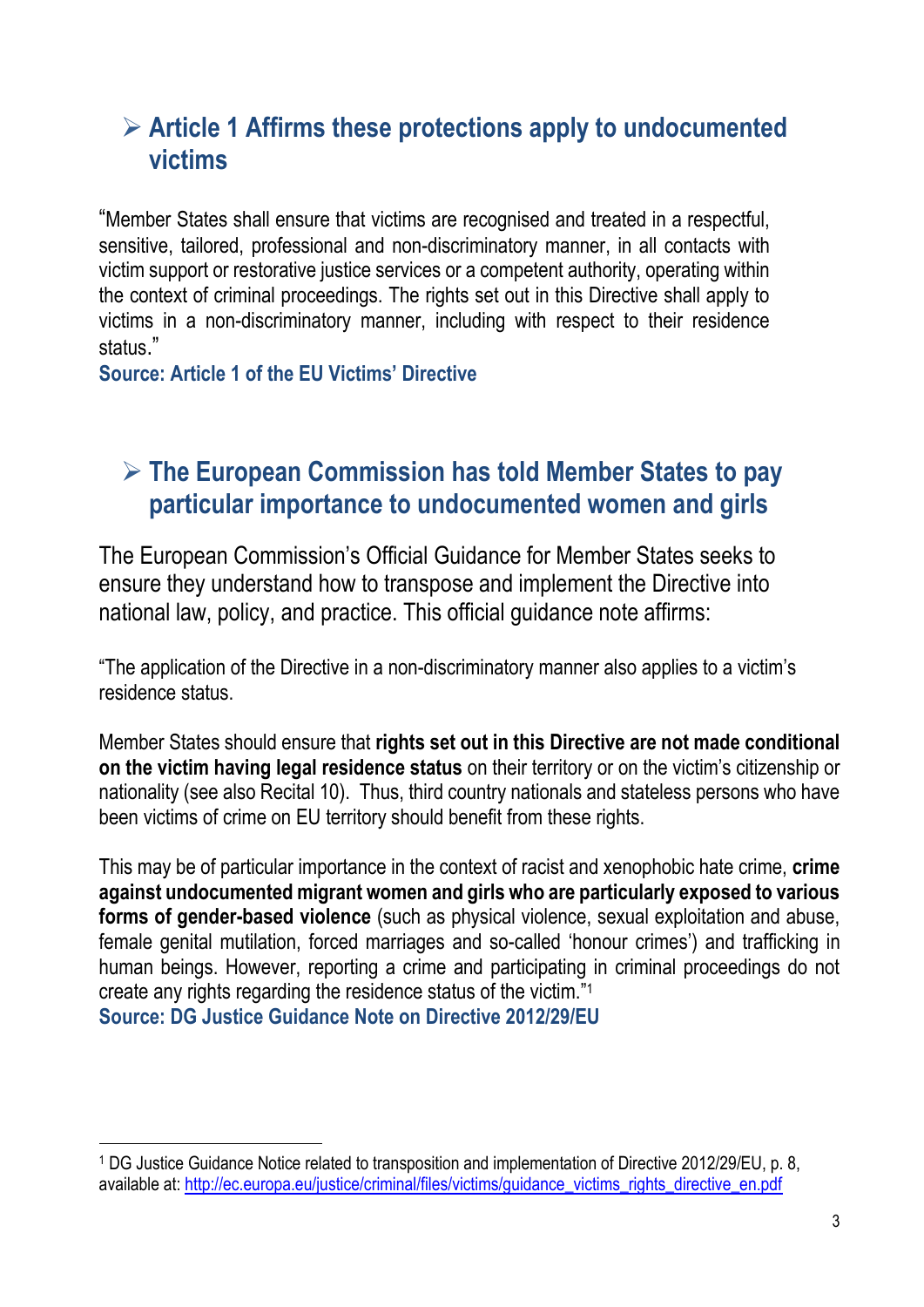## **ACCESS TO JUSTICE FOR UNDOCUMENTED VICTIMS OF CRIME**

Because of the difficulties they face to access justice and support across the EU, undocumented migrants are disproportionately exposed to violence and exploitation at work, at home, and on the streets. In criminalising victims or witnesses who seek justice, the laws and policies of many EU member states provide systematic impunity to perpetrators targeting those with an irregular status.<sup>2</sup>

Provisions include, among others, the right to information *(Art. 3-7)*, right to access victim support services including shelters, trauma support and counselling *(Art. 8-9)*, right to participate in criminal proceedings *(Art. 10-17)*, right to have special protection needs recognised *(Art. 18-24)*.

By obliging member states to ensure these rights to all victims of crime irrespective of residence status, this Directive holds the potential to become one of the most significant legislative tools at EU level to address impunity for crimes wages against undocumented migrants.

How these legally binding minimum standards are integrated into national law and policy however, depends entirely on the implementation measures that EU member states will develop and execute.

 $\overline{a}$ 

<sup>2</sup> For more information see PICUM's report "Strategies to End Double Violence Against Undocumented Migrant Women: Protecting Rights and Ensuring Justice", available at [www.picum.org](http://www.picum.org/)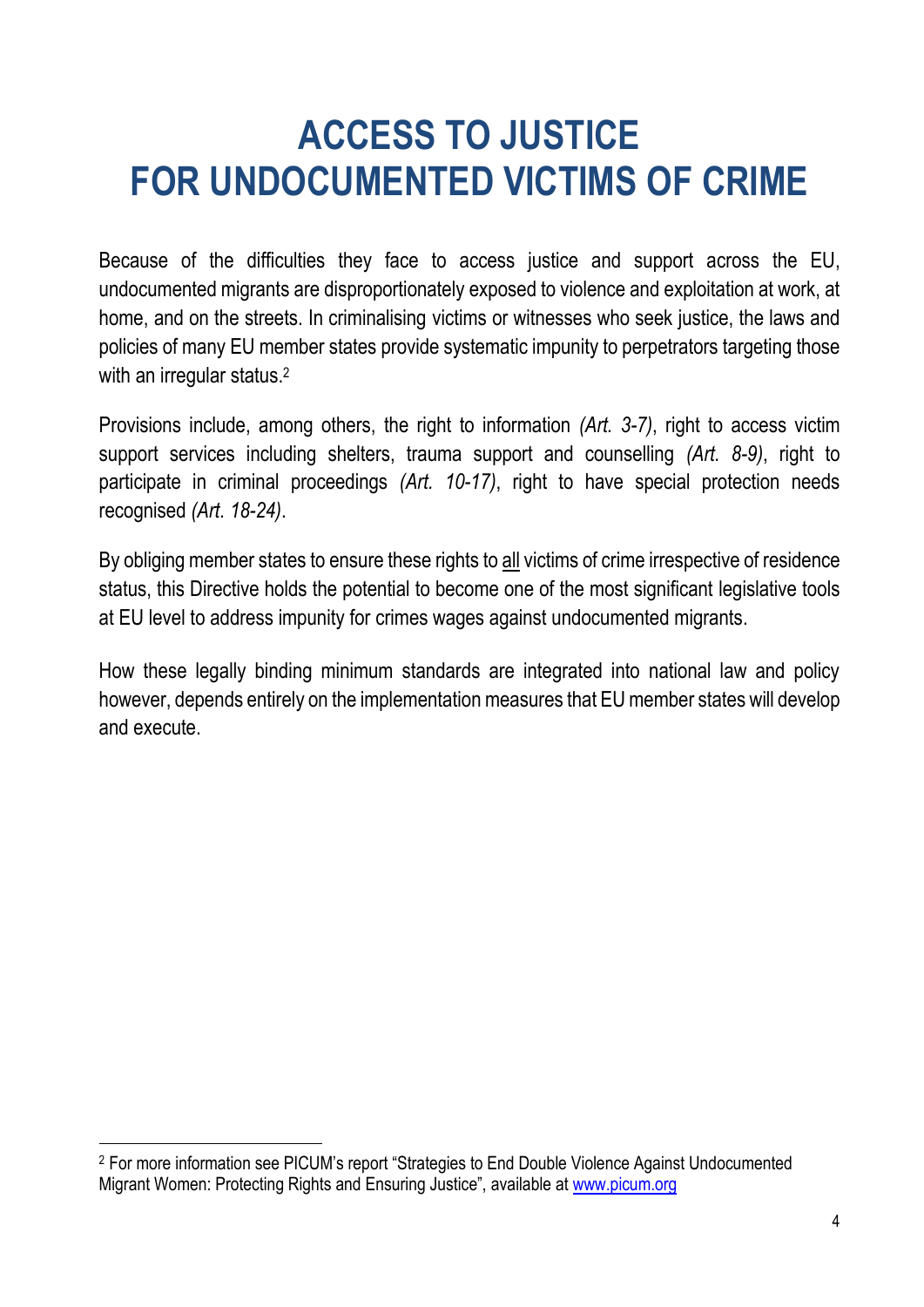## **THE TRANSPOSITION PROCESS**

#### **Obligation for Member States**

Since the Directive entered the EU Journal in November 2012, national authorities have exactly three years to implement its provisions into national law. Therefore all EU member states, with the exception of Denmark which has opted out, have until November 2015 to ensure their laws and policies adhere to the minimal standards of the Victims' Directive.

The authorities tasked with transposition will need to look **at how cases are currently brought to court**, how parties are informed, how evidence is presented, and how facts are determined and ensure that at every stage, all of the [legal rights](http://en.wikipedia.org/wiki/Legal_rights) that are owed to all victims, including those who are undocumented, are upheld and respected. Undocumented migrants must be allowed and assisted to participate in a trial, and protected from secondary and repeat victimisation, intimidation and retaliation during the investigation and criminal proceedings.

The Directive obliges member states to recognise victims' **specific protection needs.** Individual assessments should be undertaken to determine a victims' risk of secondary and repeat victimisation, intimidation or retaliation during questioning and when testifying. Specific consideration should be given to those experiencing crimes with a bias or discriminatory motive, and those whose dependence on the offender makes them particularly vulnerable.

Recognising that reliable, respectful, sensitive, professional and non-discriminatory support services are essential to encouraging and facilitate the reporting of crimes and prevent repeat victimisation, the Directive aims to ensure that **victim support services**, including appropriate shelters, trauma support and counselling, exist and are accessible to undocumented victims in every member state. Furthermore, police, prosecutors, judges and other professionals must be trained to deal with victims in a sensitive and appropriate manner.

EU member states will have to develop an official document outlining what actions they will undertake. By comparing each article of the Directive against national law and practice, those tasked with transposition will have to develop a set of recommendations regarding the specific changes required. Once adopted by national authorities, these **'national implementing measures'** must be sent to the European Commission for scrutiny to ensure that they will actually lead to the application of all the measures required in the Directive. In developing these measures, member states have been encouraged by the European Commission to conduct an open and coordinated policy dialogue with key stakeholders and ensure interagency cooperation.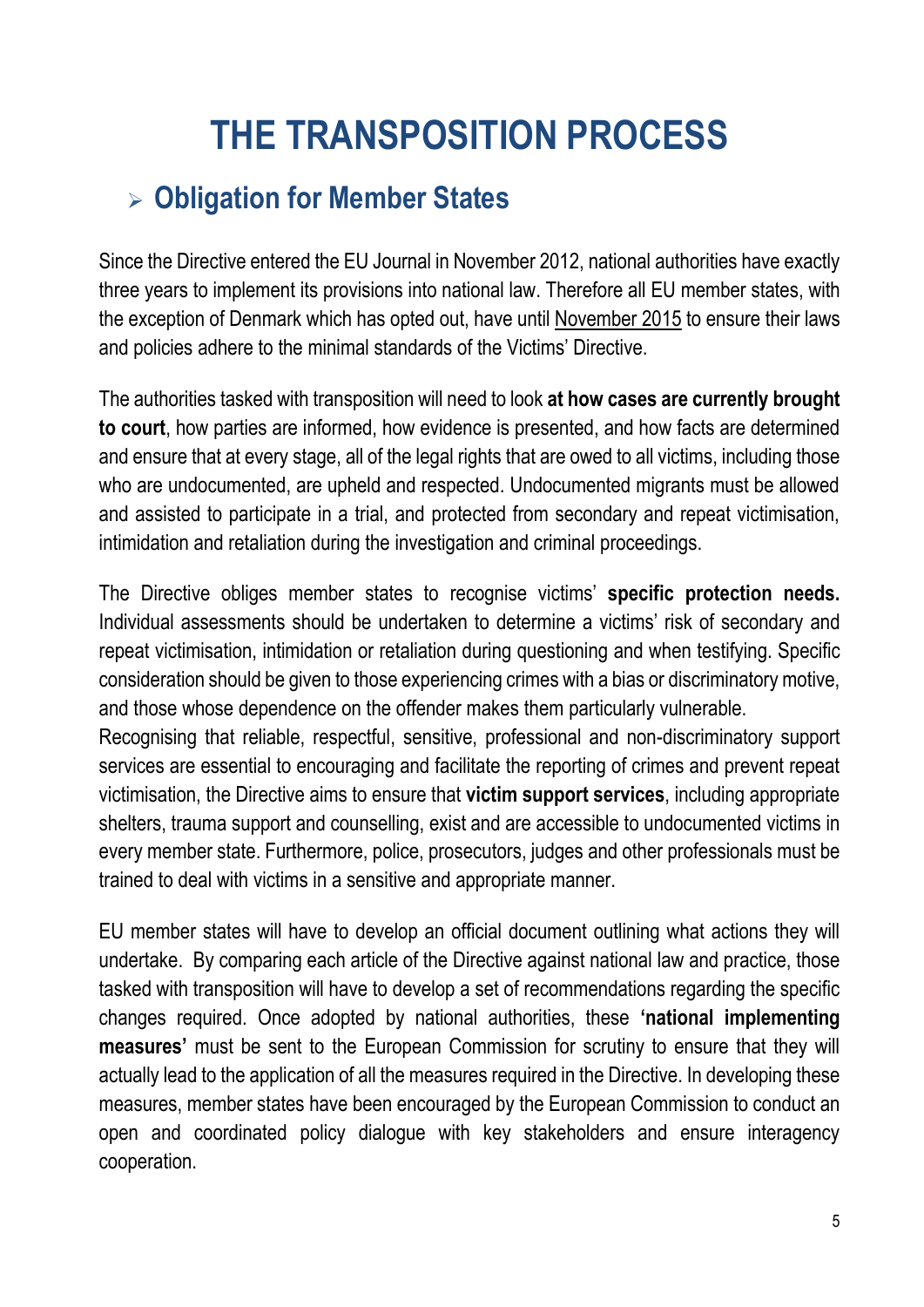#### **Opportunity for Civil Society**

Many member states will hold national level consultations to assist them in this process. As the Directive has implications upon national criminal codes and procedures as well as victim support services and immigration enforcement practices, a broad cross-section of relevant authorities and agencies will be affected by these new standards and therefore, have a key part to play in the transposition process and maintenance of standards once they become law. So, for instance, Ministries of Justice, Ministries of the Interior, the police, courts and other actors involved in the criminal justice system should be consulted on procedural rights such as right to information, right to justice, right to participate in a legal process to identify what needs to be changed, and then supported in bringing these changes about.

The Victims' Directive entails many obligations for national authorities. To support them in the transposition process, the European Commission DG Justice has developed a **'Guidance Document'** of approximately 50 pages, which will be released in early 2014.<sup>3</sup> The Commission will also develop a '**Best Practice Document"**, less official then the guidance text, it will offer national authorities an overview of legislative, procedural and practical approaches which adhere to the minimum standards of the Directive.

Ultimately, how the Victims' Directive translates into practice depends on how the authorities tasked with implementation understand both the obligations it places upon them as well as the specific barriers facing undocumented victims. This demands open and genuine dialogue about the daily realties of undocumented victims of crime.

#### **Vital role for PICUM members**

 $\overline{a}$ 

Often working alone to deal with a the consequences of restrictive and non-rights based policies on migration, undocumented migrants and the organisations supporting them are best placed to provide insight on the specific legal, practical and procedural challenges which prevent undocumented victims and witnesses of crime from seeking justice and support, and often put them at risk of arrest or deportation if they do. Their experience and recommendations will be key to enabling policy makers to develop effective measures to change this situation, and ensuring practice adheres to their obligations under EU law.

<sup>3</sup> [http://ec.europa.eu/justice/criminal/files/victims/guidance\\_victims\\_rights\\_directive\\_en.pdf](http://ec.europa.eu/justice/criminal/files/victims/guidance_victims_rights_directive_en.pdf)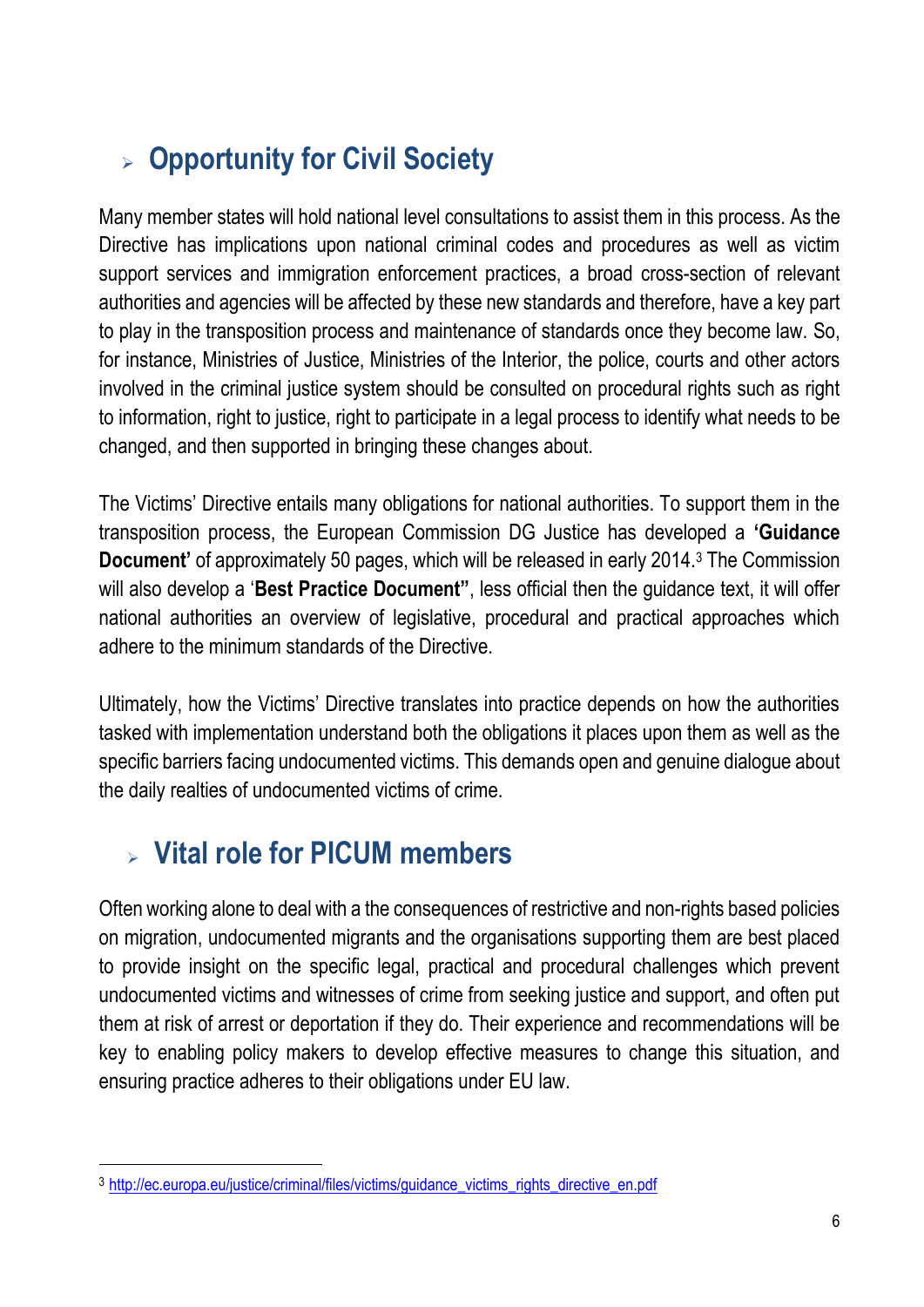There are many effective and practical ways that organisations and advocates can seek to influence this process. One way, is to directly engaging national authorities who are charged with the transposition process, ensure they are informed about the legal and practical obstacles which prevent undocumented victims from coming forward to report a crime, to bring perpetrators to justice, and to access support services as victims. This can be done by requesting a meeting with authorities tasked with implementation, encouraging elected representatives to pose a question in parliament, arranging training sessions for delegates or ministries, meeting with outlining specific changes required to ensure protection of undocumented victims.

This is also a good time to use the Directive as an awareness raising tool, so that those already engaged in this process can become more aware of the realities and rights of undocumented victims of crime. NGOs can gather testimonials from undocumented victims, use these to gain press coverage, disseminate them on social media, conduct an awareness raising campaign on the rights provided by the Directive, engage progressive networks of lawyers and legal experts, or even convene discussions with national victim support agencies, women's shelters and other specialist services to inform them about the implications of the Directive for undocumented migrants,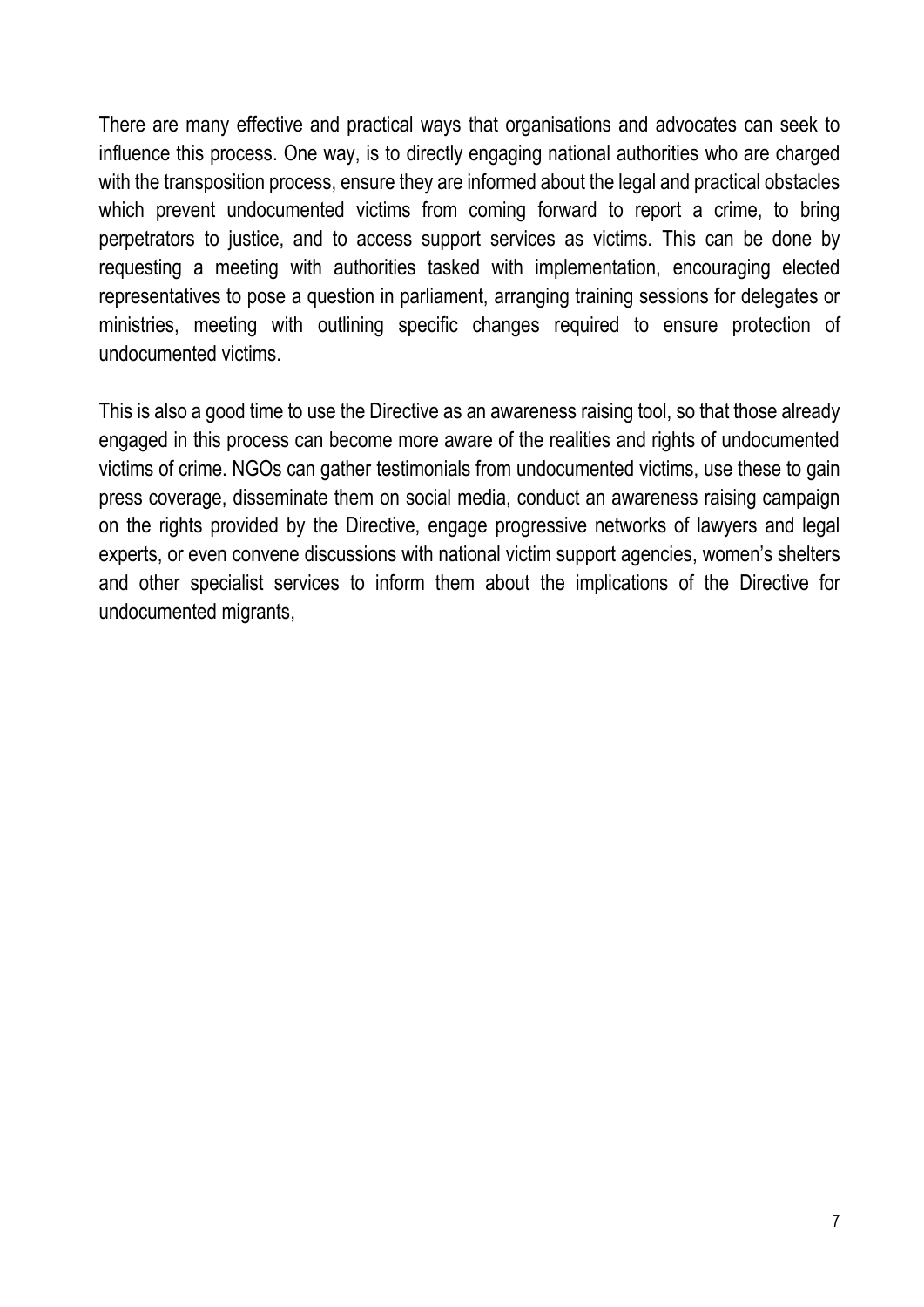## **WHAT WILL HAPPEN AFTER THE TRANSPOSITION DEADLINE?**

Legislative reform is only the first step. After the transposition deadline of November 2015, frontline NGOs, advocates and service providers working with undocumented migrants must also work to hold member states accountable regarding their obligations under the Directive. The European Commission has the possibility to implement infringement proceedings against any member state not complying with the standards of the Victims' Directive, but this will require hard evidence from the field.

By carefully documenting breaches of the Directive, by operating a log-book and keeping copies of official documents for instance, frontline actors can provide the Commission with the proof it needs to take action. Individual proceedings would be a first step; the Commission would call on national authorities to correct their internal code of procedure or changing an incoherent practice. If this was not effective, the European Commission could then take infringement proceedings against a member state for failure to implement the Directive.

Tasked with interpreting EU law and ensuring its equal application across all EU member states, the European Court of Justice (ECJ) is another avenue through which complaints may be taken regarding non-compliance with the Directive. The highest court in matters of European Union law, the ECJ gives rulings on cases brought before it and may interpret EU law provisions, ruling against a member state for failure to fulfil an obligation, sanctioning EU bodies for failure to act, or issuing a decision on direct actions brought by individuals.<sup>4</sup>

 $\overline{a}$ 

<sup>&</sup>lt;sup>4</sup> To learn more about opportunities to engage with the European Court of Justice, see PICUM's 2012 guide "Using Legal Strategies to Enforce Undocumented Migrants Human Rights", pp. 15-19, available online at: [www.picum.org](http://www.picum.org/)